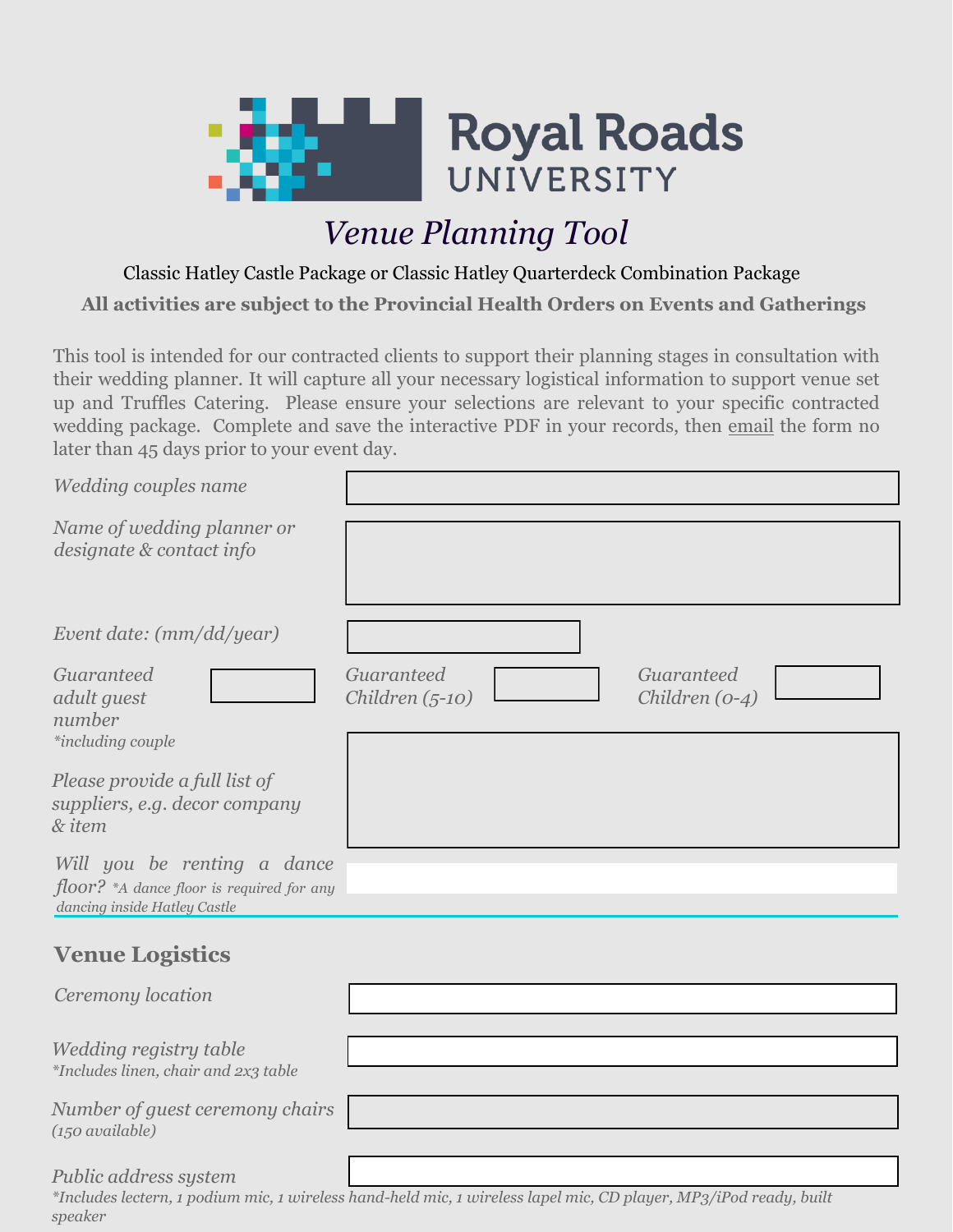| Live musicians<br>*Musicians must provide own equipment                                                                                            |  |
|----------------------------------------------------------------------------------------------------------------------------------------------------|--|
| If yes, number of chairs required<br>for musicians                                                                                                 |  |
| Cocktail reception location                                                                                                                        |  |
| Dinner reception location                                                                                                                          |  |
| Do you require a head table                                                                                                                        |  |
| How many are seated at the head<br>table                                                                                                           |  |
| Dinner reception set up                                                                                                                            |  |
| Number of round tables (5ft)<br>Buffet service - Max 10 per table<br>Plated service - Max 8 per table                                              |  |
| Number of rectangular tables (6ft)<br>for harvest style seating.<br>6 per table for buffet, Max 54 guests.<br>Toppers required for plated service. |  |
| Number of high chairs (2 available)                                                                                                                |  |
| Number of guest chairs (banquet)                                                                                                                   |  |
| Do you require a cake table<br>*2x3 table                                                                                                          |  |
| Do you require a gift table                                                                                                                        |  |
| Will you require Truffles standard<br>linens on your guest tables                                                                                  |  |
| If yes, what colour                                                                                                                                |  |
|                                                                                                                                                    |  |

*Will you be having a slideshow presentation*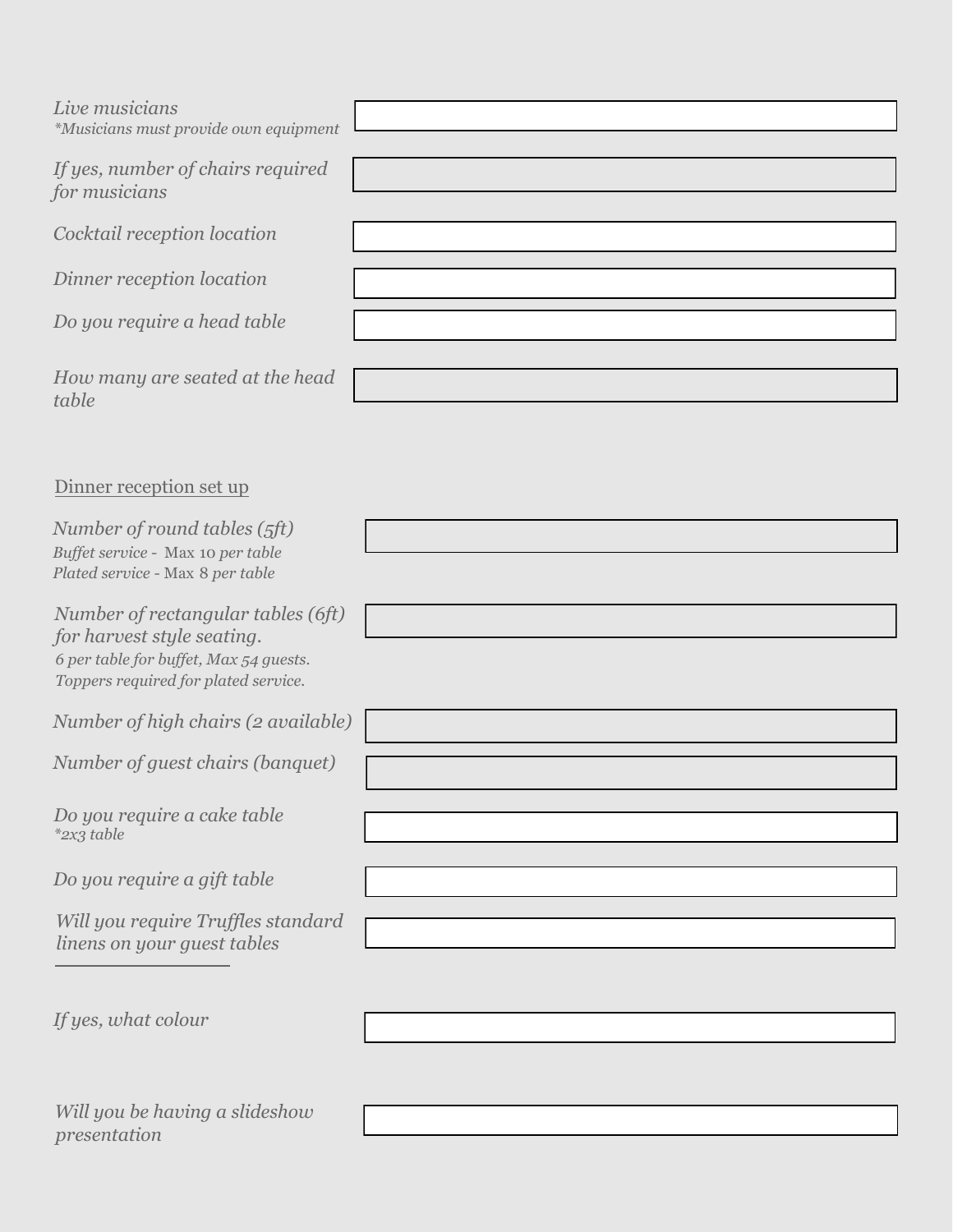# **Catering Selections**

Please reference the catering menus for pricing and menu details found on our [website.](http://hatleypark.ca/hatley-park-weddings/wedding-menus)

| <b>Bar Service</b>                                                     |                                                                                     |
|------------------------------------------------------------------------|-------------------------------------------------------------------------------------|
| <b>Bar Structure</b>                                                   |                                                                                     |
| <b>Bar Spirits Selection</b>                                           |                                                                                     |
| Liqueurs                                                               |                                                                                     |
| Cocktail Bar* (choose 2)                                               |                                                                                     |
| *Optional. Must select Local Libations Spirits                         | Island <sub>75</sub><br>Pimm's Cup<br>Sea Cider Sangria<br>Whisky Sour<br>Pink Lady |
| Non-Alcoholic Signature Cocktails                                      | Lumette Fizz<br>Paloma                                                              |
| Please Specify any custom alcohol<br>orders prearranged with Truffles. |                                                                                     |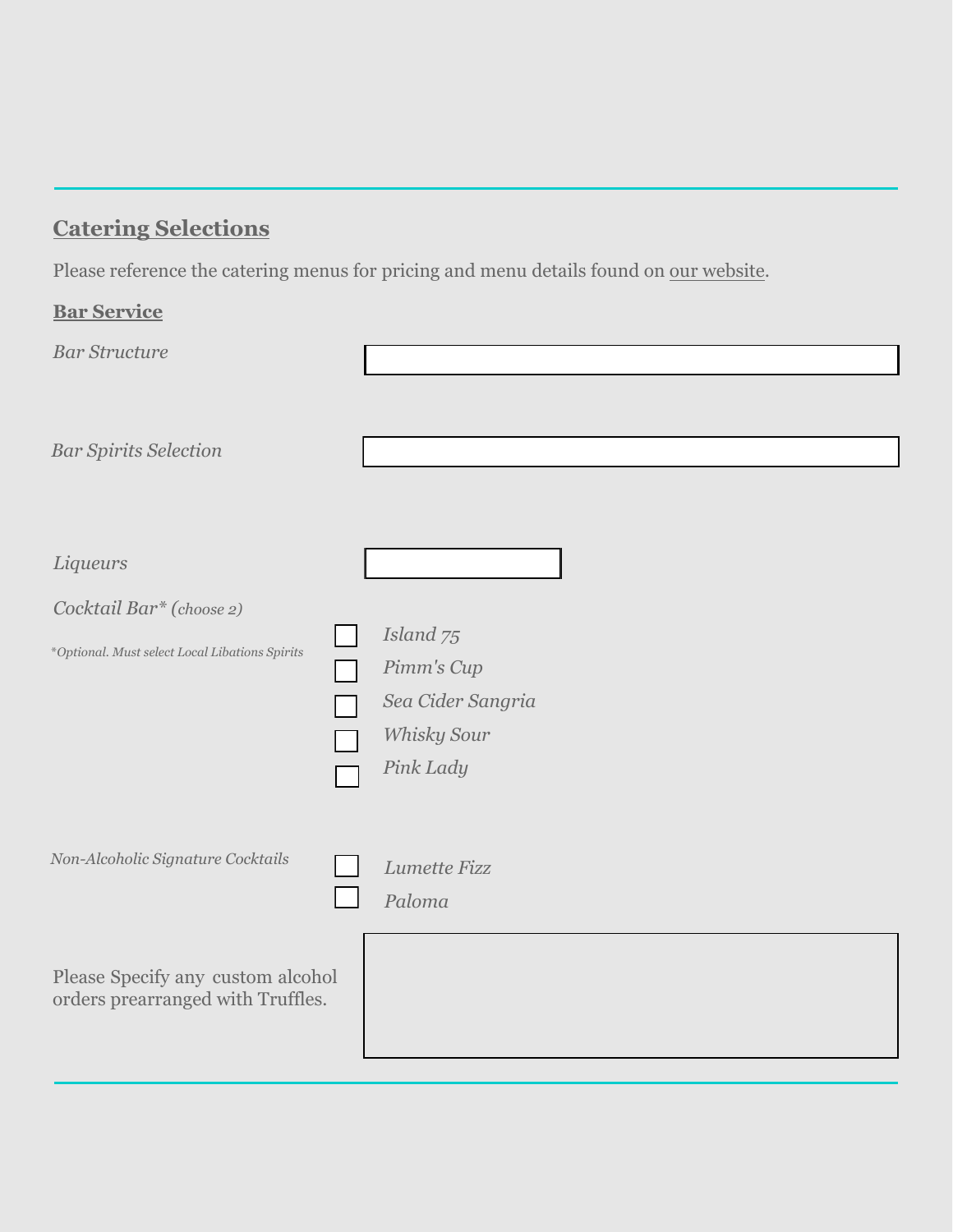# **Reception Options**

| <b>Additional Beverage Service</b>                                                                                                            |                                                                    |                                                            |          |
|-----------------------------------------------------------------------------------------------------------------------------------------------|--------------------------------------------------------------------|------------------------------------------------------------|----------|
| House sparkling wine                                                                                                                          |                                                                    |                                                            |          |
| Please confirm number of bottles<br>* Approx. 6 glasses per bottle                                                                            |                                                                    |                                                            |          |
| <b>Beverage Station</b>                                                                                                                       |                                                                    |                                                            |          |
| <b>Ice Water Station</b>                                                                                                                      |                                                                    |                                                            |          |
| <b>Bubbles &amp; Canapés Package</b><br><i>*Based on a minimum of 50 guests</i><br>Beverage                                                   |                                                                    | Pergolo Prosecco Extra Dry<br><b>Sparkling Apple Juice</b> | Quantity |
| Passed Canapés (choose 2)                                                                                                                     | Polenta<br>Duck Prosciutto<br>Beef short rib<br><b>Tomato Tart</b> | <b>Watermelon and Feta</b><br><b>Beet cured salmon</b>     |          |
| <b>Bubbles and Strawberries Package</b><br>* Based on a minimum of 50 guests<br>Pergolo Prosecco Extra Dry &<br>chocolate dipped strawberries |                                                                    |                                                            |          |
| <b>Self Serve Beverage Station</b><br><i>*Located at Bar</i>                                                                                  |                                                                    |                                                            |          |
| <b>Full bar in the Italian Garden</b>                                                                                                         |                                                                    |                                                            |          |

*(extra fee)*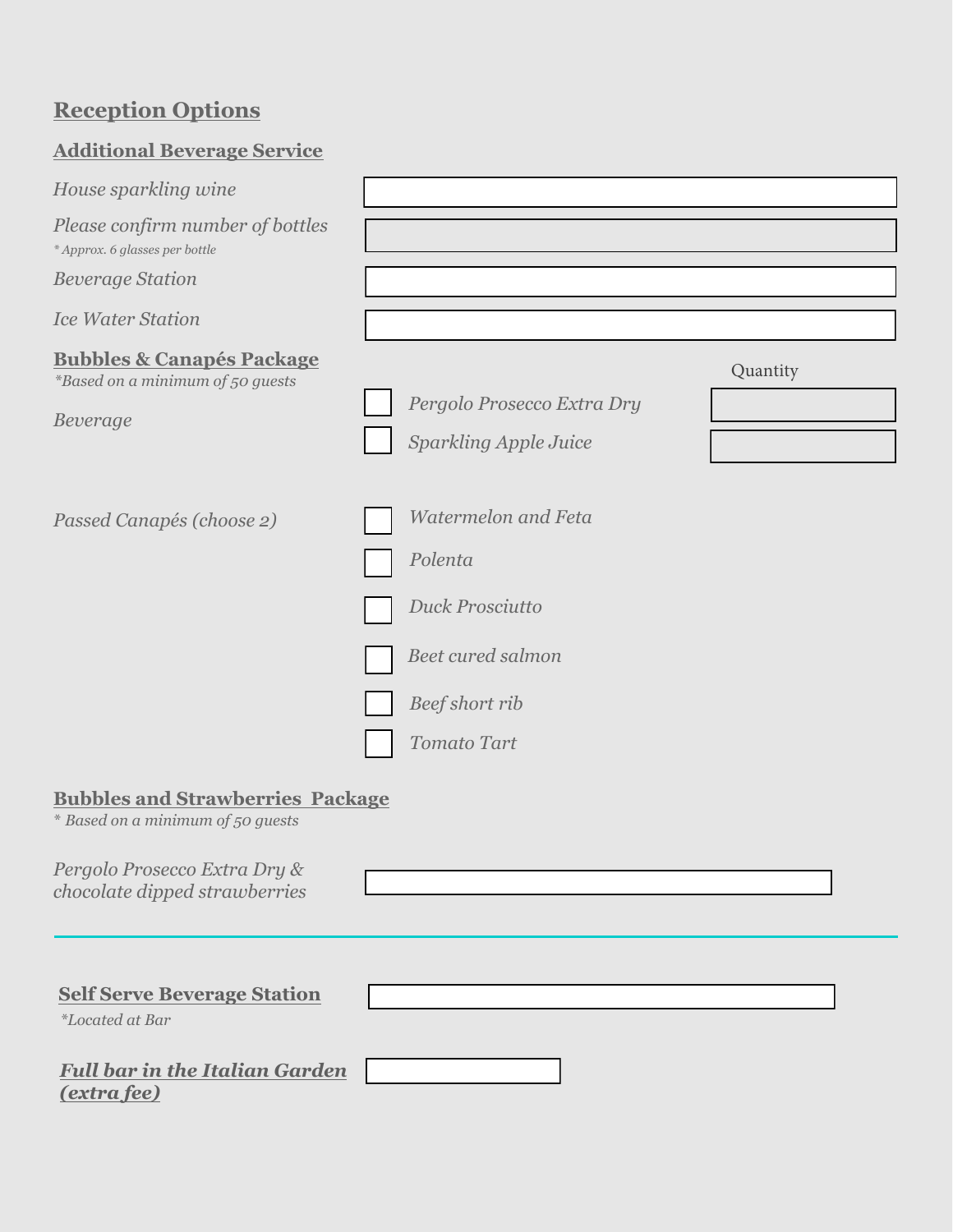### **HOT Canapés (Minimum 3 dozen per item)**





### **Vegetarian**

- *Risotto Arancini*
- *Chickpea Ragout Black*
- *Truffle Tortellini Baked Ricotta Cake*
- *Brie Bread Pudding*

*Cauliflower Pakora* 

*Grilled Asparagus \*August to September only*

*Mushroom Ragout*

Quantity/dozen





#### **Meat**

|                              | Quantity/dozen |
|------------------------------|----------------|
| Pork Tenderloin Medallion    |                |
| <b>Duck Confit Croquette</b> |                |
| <b>Braised Short Rib</b>     |                |
| Thai-Chili Pork Belly Beef   |                |
| Kofta                        |                |
| Southern Fried Chicken       |                |

### **Vegan**

*Avocado Tempura Falafel*

*Gnocchi*

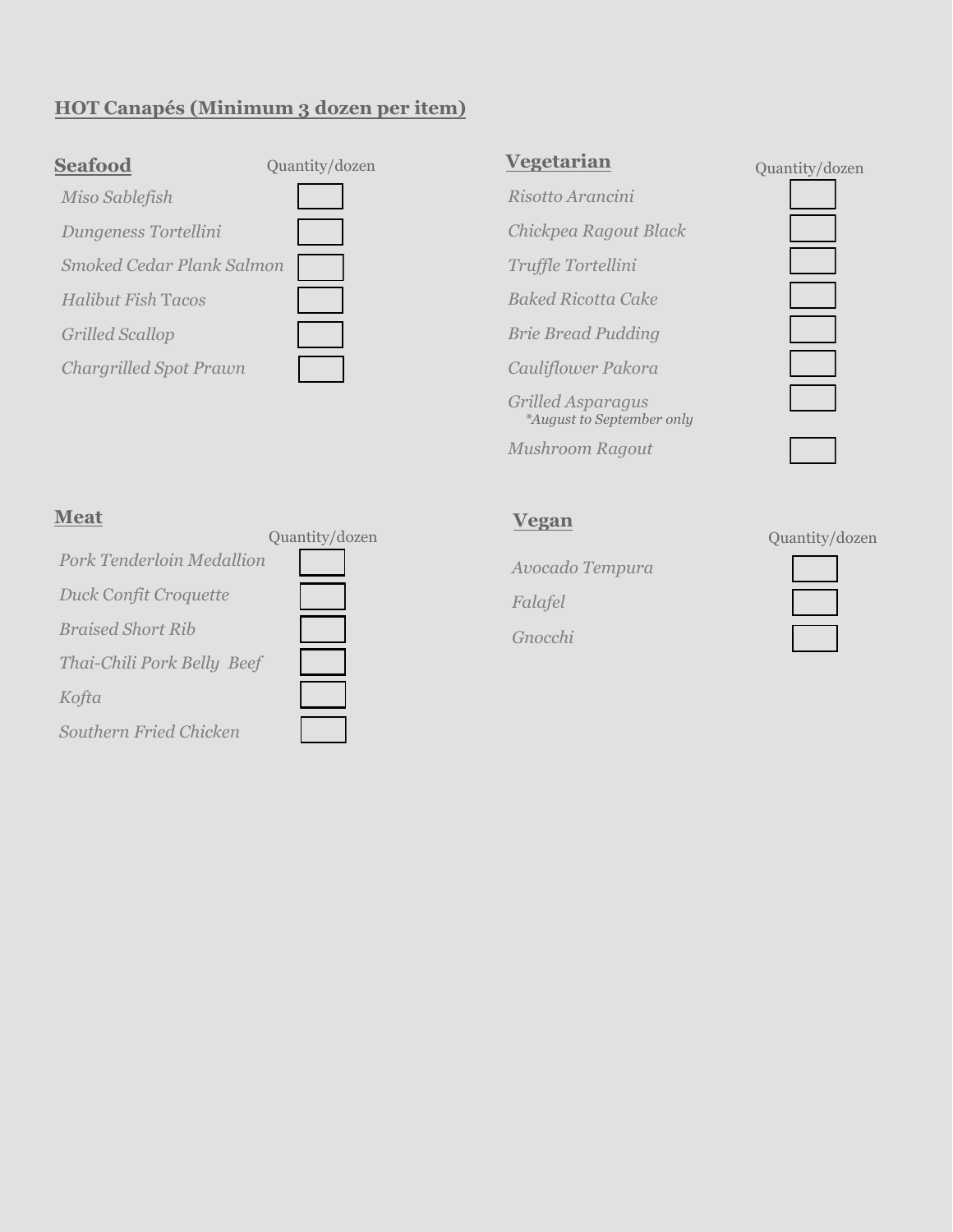## **COLD Canapés (Minimum 3 dozen per item)**

### **Seafood**

|                                       | Quantity/dozen |
|---------------------------------------|----------------|
| Smoked Salmon-Mascarpone Crêpe        |                |
| <b>Smoked Pacific Octopus</b>         |                |
| Dungeness Crab Salad                  |                |
| Ahi Tuna                              |                |
| <b>Beet Cured Salmon</b>              |                |
| Side Stripe Shrimp (May to July only) |                |

| <b>Meat</b>                    | Quantity/dozen |
|--------------------------------|----------------|
| <b>Beef Carpaccio</b>          |                |
| <b>Beef Short Rib Rillette</b> |                |
| Parma Ham                      |                |
| Duck Prosciutto                |                |
| <b>Beef Tartar</b>             |                |
| Duck Confit                    |                |

### **Vegetarian**

*Butter Butter Poached Beet Polenta with Whipped Chèvre Watermelon & Feta Fava Bean Bruschetta Tomato Tart Brûléed Peninsula Fig*

#### Quantity/dozen



### **Vegan**

# *Quinoa-Cashew Fritter*

*Polenta with Cashew Chèvre*



### **DESSERTS**

| <b>Something Sweet</b>               |                |
|--------------------------------------|----------------|
| Sweet Lollipops                      | Quantity/dozen |
| <b>Shaft Shots</b>                   |                |
| Truffles                             |                |
| <b>Chocolate Dipped Strawberries</b> |                |
| Parisienne Petit Gateau              |                |
| Dark Chocolate Cupcake               |                |
| Grilled Peach (July to August only)  |                |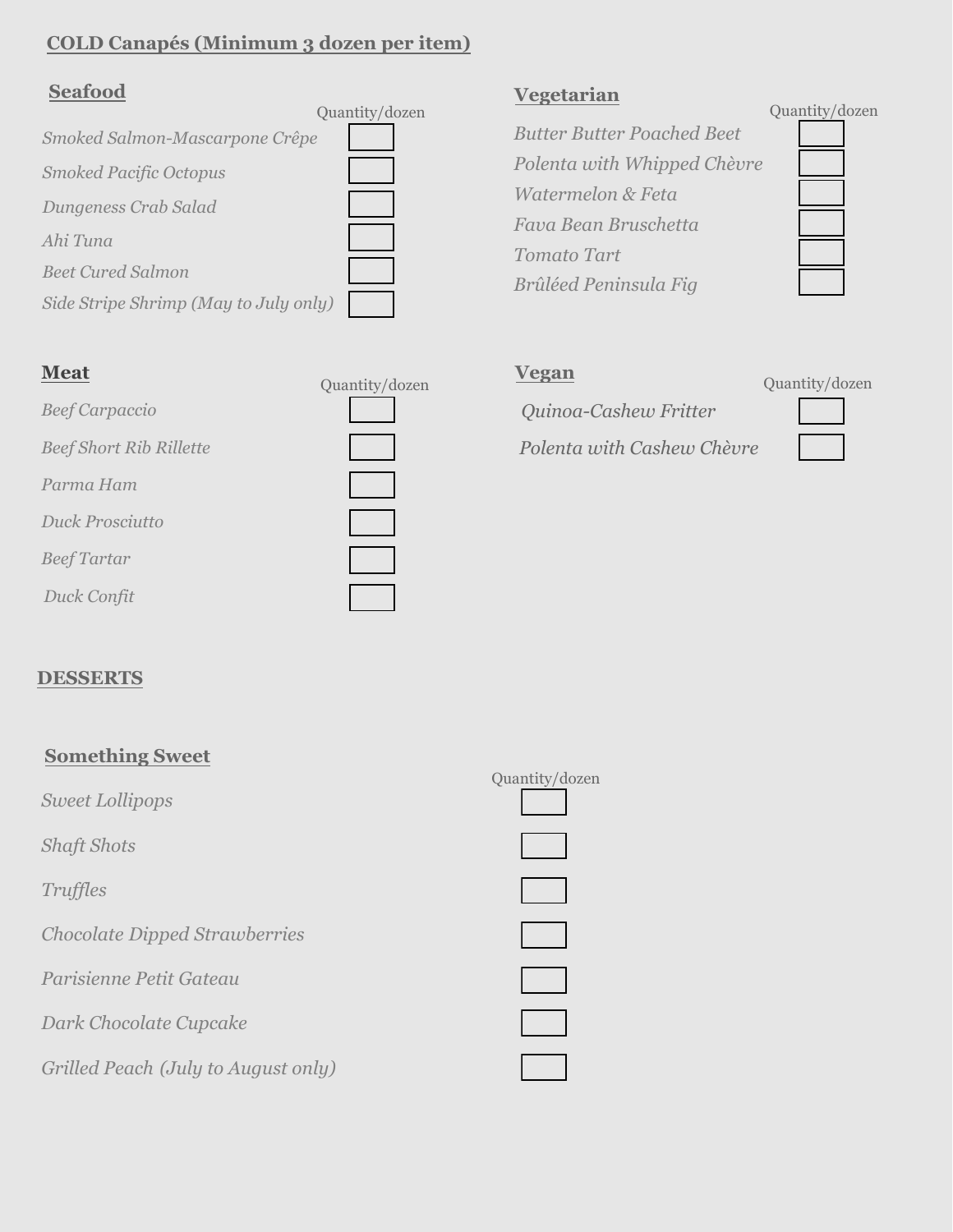# **Platter Menus / GRAZING**

| The Grazing Board                             |                        | Quantity |  |
|-----------------------------------------------|------------------------|----------|--|
| Meat & Cheese                                 | Small<br>Medium        | Quantity |  |
| Charcuterie                                   | Small<br>Medium        | Quantity |  |
| Artisan Cheese                                | Small<br>Medium        | Quantity |  |
| Grilled Okanagan Peaches &<br>Parma Ham       | Small<br>Medium        | Quantity |  |
| Chicken Puttanesca                            | Small<br>Medium        | Quantity |  |
| <b>House-Smoked Brisket</b>                   | Small<br>Medium        | Quantity |  |
| Berryman Farms Pork Loin<br><b>Medallions</b> | Small<br>Medium        | Quantity |  |
| <b>Vegetarian &amp; Vegan</b>                 |                        |          |  |
| Garden vegetables                             | Small<br>Medium        | Quantity |  |
| Polenta Fries                                 | 50 pieces<br>70 pieces | Quantity |  |
| Mezze                                         | Small<br>Medium        | Quantity |  |
| <b>Spiced Corn Fritters</b>                   | 50 pieces<br>70 pieces | Quantity |  |
| House Made Root Vegetables Chips              | Small<br>Medium        | Quantity |  |
| <b>Chargrilled Vegetables</b>                 | Small<br>Medium        | Quantity |  |
| Coconut Red Lentil Dahl                       | Small<br>Medium        | Quantity |  |
| Vegetarian Maki Rolls                         | 50 pieces<br>70 pieces | Quantity |  |
| <b>Avocado Salad Rolls</b>                    | 50 pieces<br>70 pieces | Quantity |  |
| Mediterranean Spreads                         | Small<br>Medium        | Quantity |  |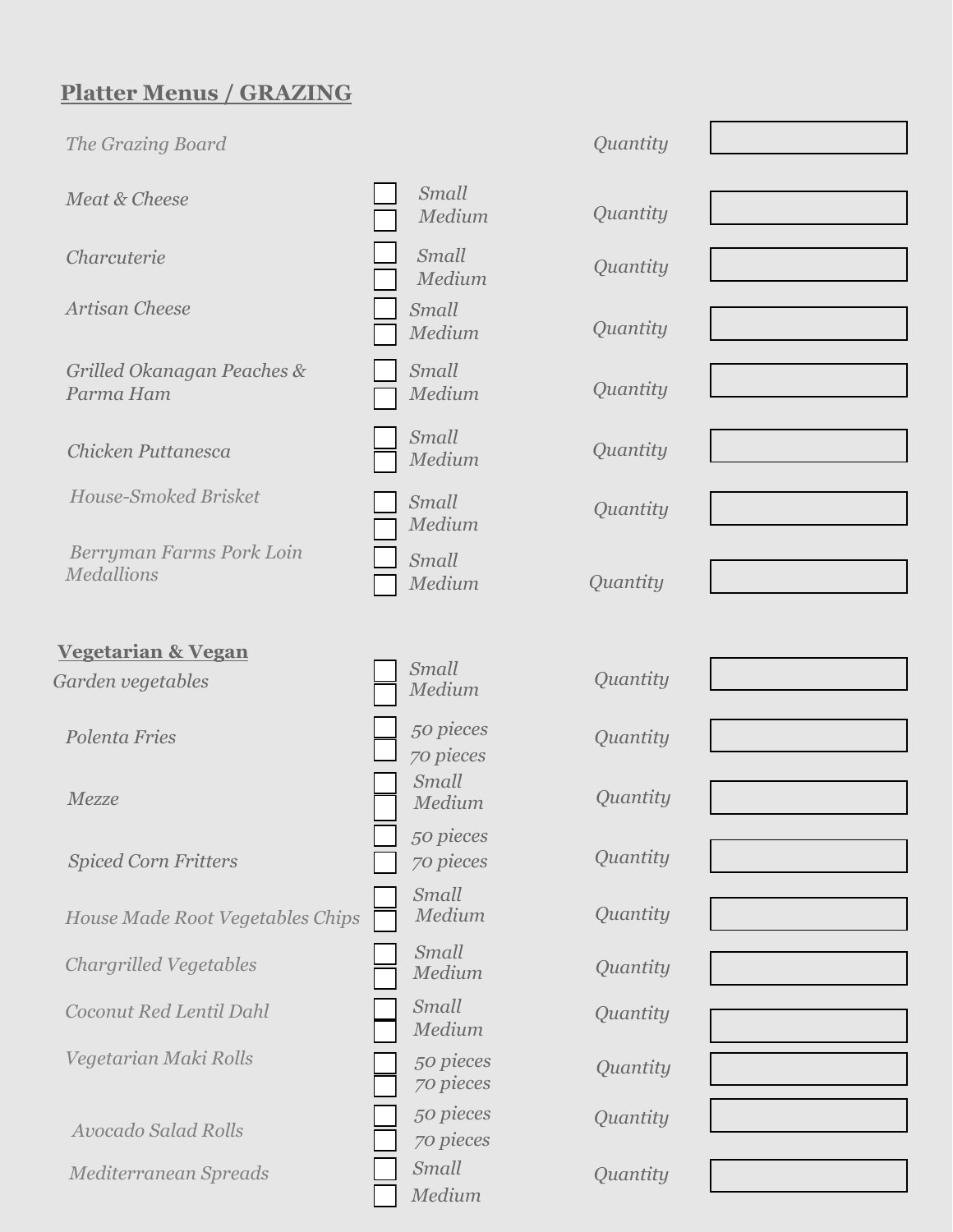## **Seafood**

| <b>Seacuterie Grazing Board</b>     |                         | Quantity       |
|-------------------------------------|-------------------------|----------------|
| <b>SSI Mussels and Clams</b>        |                         | Quantity       |
| <b>Poached Prawn Buckets</b>        | 35 Pieces<br>70 Pieces  | Quantity       |
| Coast Sushi                         | 50 Pieces<br>100 Pieces | Quantity       |
| Vancouver Island Poke               | Small<br>Medium         | Quantity       |
| Smoked & Candied Seafood            | Small<br>Medium         | Quantity       |
| Haida Gwaii Tuna Nicoise            | Small<br>Medium         | Quantity       |
| <b>West Coast Seafood Selection</b> | Small<br>Medium         | Quantity       |
| Tuna Conserva                       | Small<br>Medium         | Quantity       |
| <b>Dessert</b>                      |                         |                |
| <b>Traditional Desserts Brulee</b>  | Per doz<br>(min 3)      | Quantity/dozen |
| Lemon Tart                          | each<br>(min 6)         | Quantity       |
| Patisserie                          | Per doz<br>(min 3)      | Quantity/dozen |
| <b>Apple Cardamom Hand Pies</b>     | each<br>(min 6)         | Quantity       |
| <b>Truffles</b>                     | Per doz<br>(min 3)      | Quantity/dozen |
| Churros                             | Per doz<br>(min 3)      | Quantity/dozen |
| <b>Fresh Sliced Fruit</b>           | Small<br>Medium         | Quantity       |
| <b>Honey Cornmeal Cake</b>          |                         | Quantity       |
| <b>Gluten Free Options</b>          |                         | Quantity       |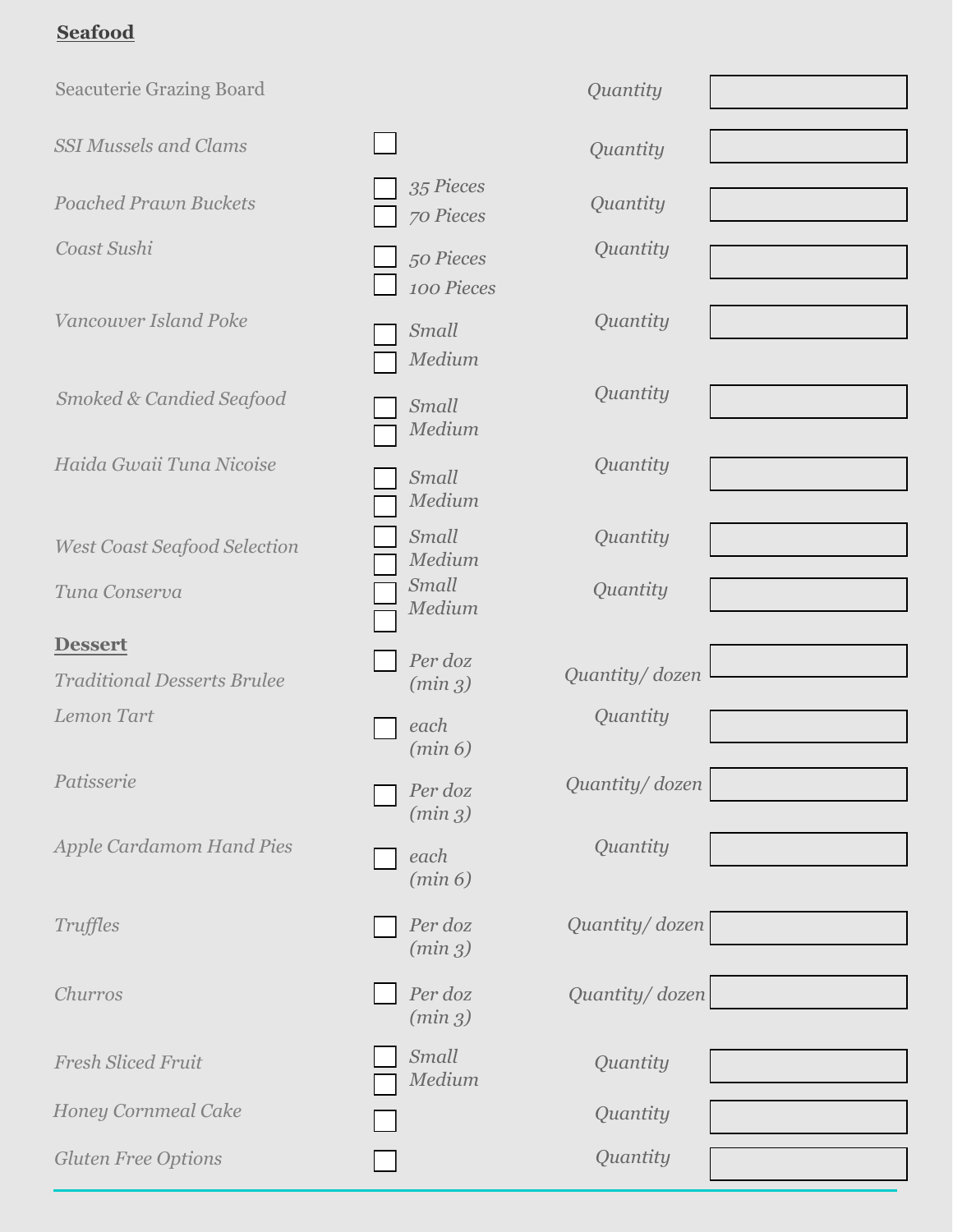# **Dinner Selections**

## **Dinner Wine Selection**

| Dinner white wine selection                                                              |                                                           |
|------------------------------------------------------------------------------------------|-----------------------------------------------------------|
| Please confirm number of bottles<br>*Approx 5 glasses per bottle                         |                                                           |
| Dinner red wine selection                                                                |                                                           |
| Please confirm number of bottles<br>*Approx 5 glasses per bottle<br><b>Seasonal Rose</b> |                                                           |
| Please confirm number of bottles                                                         |                                                           |
| *Approx 5 glasses per bottle                                                             |                                                           |
| Sparkling Wine                                                                           |                                                           |
| Time of sparkling wine service                                                           | Confirm number of bottles<br>*Approx 6 glasses per bottle |

# **Island Buffet - based on a minimum of 50 guests**

| Salads: choose 3 | <b>Gathered Greens</b>                         |
|------------------|------------------------------------------------|
|                  | Watermelon-Ancient Grain Salad                 |
|                  | Sun Wing Tomatoes and Buffalo Mozzarella       |
|                  | <b>Not Your Traditional Caesar</b>             |
|                  | Spring Vegetable Pasta Salad                   |
|                  | Smoked Albacore Tuna Niçoise                   |
|                  | <b>Sprouted Lentil Salad</b>                   |
|                  | Grilled Okanagan Peaches [August to September] |
|                  | Brûléed Saanich Figs [August to September]     |
|                  | Cowichan Valley Asparagus [May to June]        |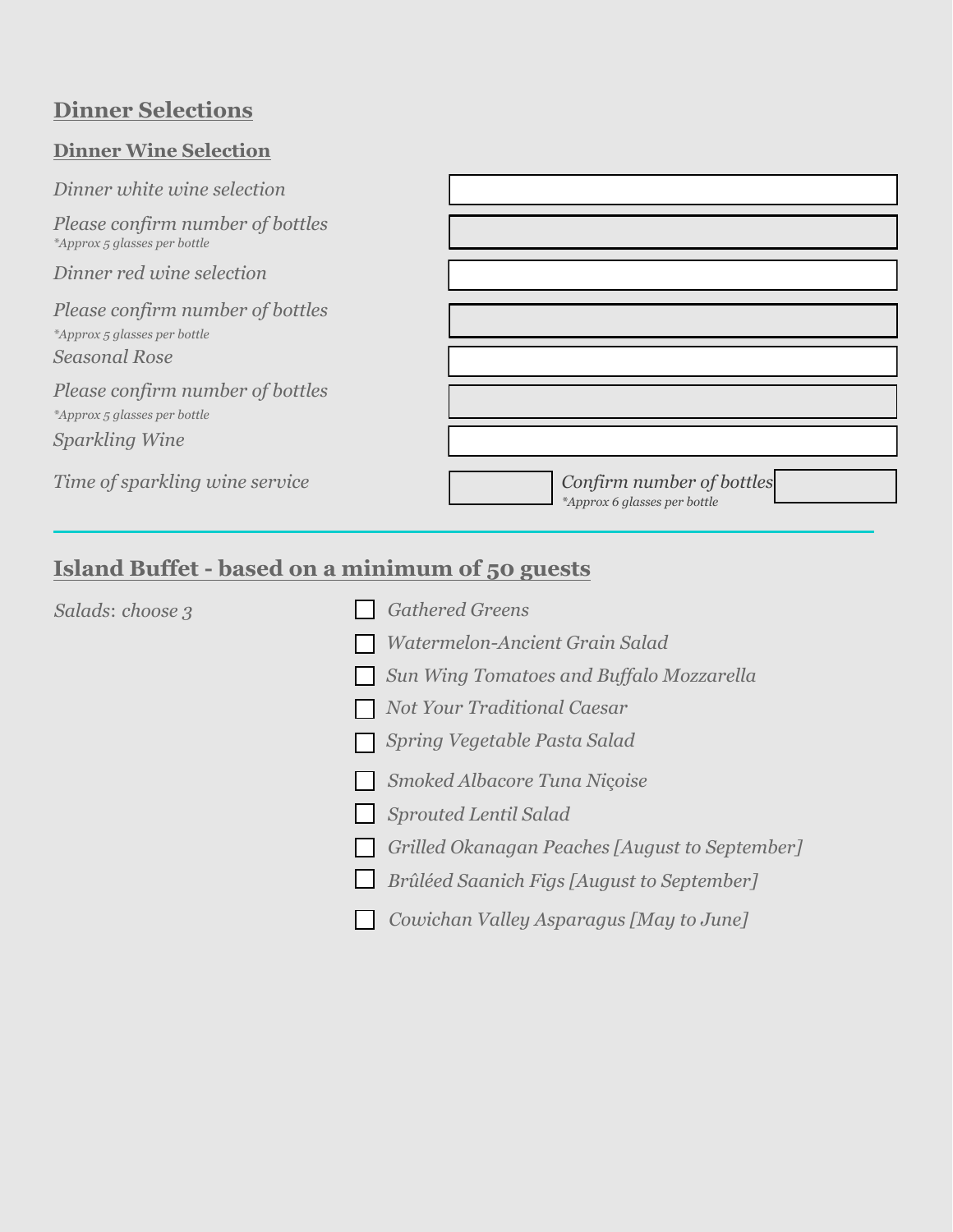| Accompaniments: Choose 3             | <b>Chargrilled Vegetables</b>                                                                                                         |  |  |  |  |
|--------------------------------------|---------------------------------------------------------------------------------------------------------------------------------------|--|--|--|--|
|                                      | Yukon Gold Potato Pavé                                                                                                                |  |  |  |  |
|                                      | Tagliatelle                                                                                                                           |  |  |  |  |
|                                      | <b>Broccolini</b>                                                                                                                     |  |  |  |  |
|                                      | Warm Seasonal Vegetables                                                                                                              |  |  |  |  |
|                                      | <b>Roasted Baby Beets</b><br>Pan Seared Gnocchi<br><b>White Bean Cassoulet</b><br>Saanich Peninsula Banana Potatoes [June to October] |  |  |  |  |
|                                      |                                                                                                                                       |  |  |  |  |
|                                      |                                                                                                                                       |  |  |  |  |
|                                      |                                                                                                                                       |  |  |  |  |
|                                      | Roasted Heirloom Carrots [June to October]                                                                                            |  |  |  |  |
|                                      | Saanich Organics Summer Squash [June to October]                                                                                      |  |  |  |  |
|                                      |                                                                                                                                       |  |  |  |  |
| Entrees: Choose 2                    | Rossdown Farms Chicken Bruschetta                                                                                                     |  |  |  |  |
|                                      | Ocean Wise Wild BC Salmon                                                                                                             |  |  |  |  |
|                                      | Alberta "AAA" Top Sirloin Medallions                                                                                                  |  |  |  |  |
|                                      | Berryman Farms Pork Chop                                                                                                              |  |  |  |  |
|                                      | Alberta 'AAA' Short Ribs                                                                                                              |  |  |  |  |
|                                      | Haida Gwaii Sablefish                                                                                                                 |  |  |  |  |
|                                      | Rack of Lamb                                                                                                                          |  |  |  |  |
|                                      | Northern Pacific Arctic Char                                                                                                          |  |  |  |  |
|                                      | Rossdown Farms Chicken Breast [August to October]                                                                                     |  |  |  |  |
|                                      | Ocean Wise BC Spring Salmon [May to June]                                                                                             |  |  |  |  |
|                                      | Halibut and Sidestripe Shrimp [April to September]                                                                                    |  |  |  |  |
|                                      |                                                                                                                                       |  |  |  |  |
| Add on:                              |                                                                                                                                       |  |  |  |  |
| <b>Chef Attended Carving Station</b> |                                                                                                                                       |  |  |  |  |
|                                      | Alberta "AAA" Beef Carvery                                                                                                            |  |  |  |  |
|                                      | Smokehouse Carvery                                                                                                                    |  |  |  |  |

*Porchetta*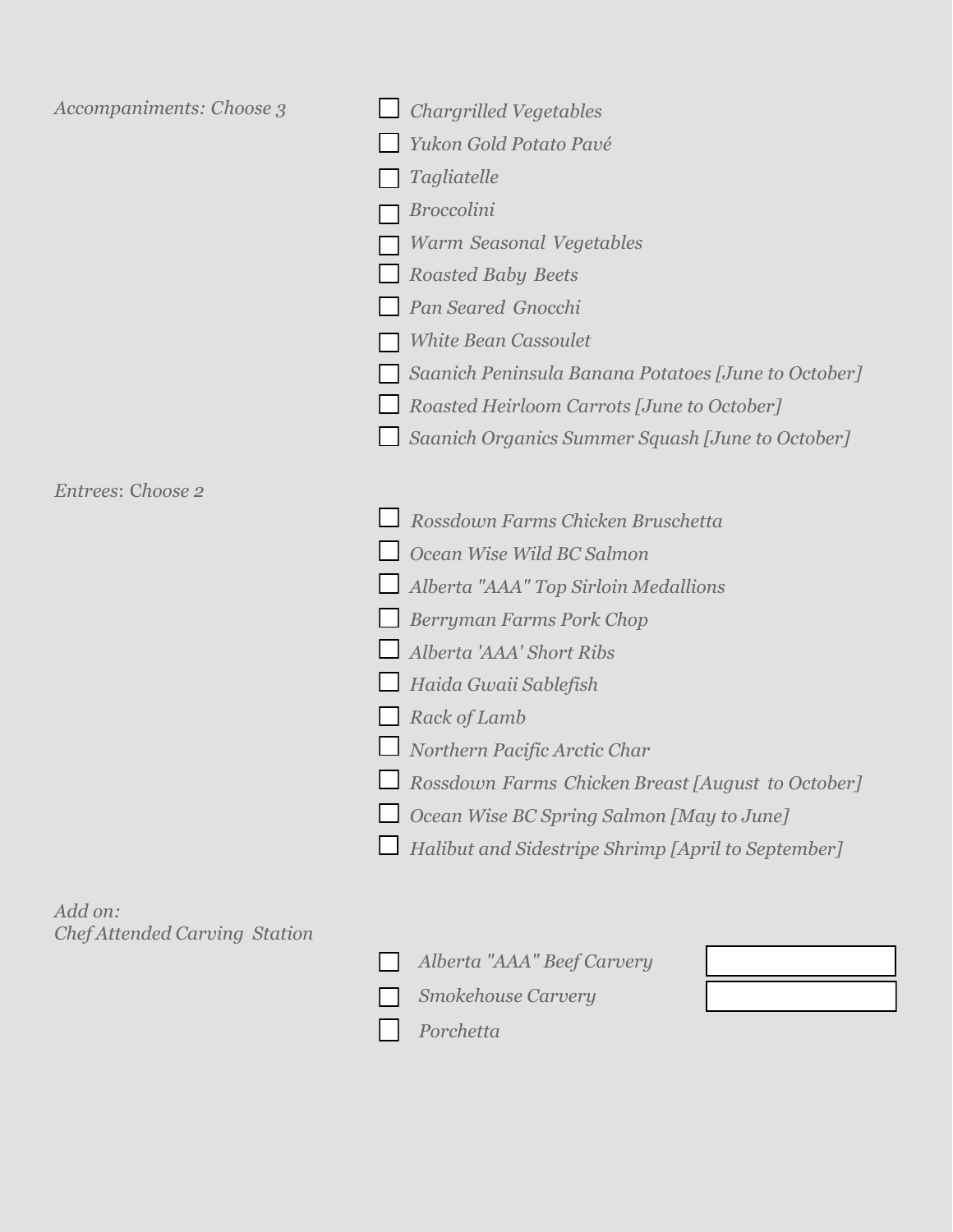### *Add on: Desserts*



*Coffee, Tea and Bread included*

### **Buffet Menu Enhancements**

| Hatley Castle Buffet additional salad<br>or accompaniments |  |
|------------------------------------------------------------|--|
| Hatley Castle Buffet additional<br>entree selection        |  |
| Optional Carveries - (chef labour<br>not included)         |  |
| <b>Food Stations</b>                                       |  |

## **Plated Dinner Menus**

*Appetizer or Soup (choose 1)* 

*Entrees (choose 1)* 

*Desserts (choose 1)*

*Additional pre-selected entree choice (maximum of 1 entree)* 

*4 course option of soup or appetizer (choose 1)*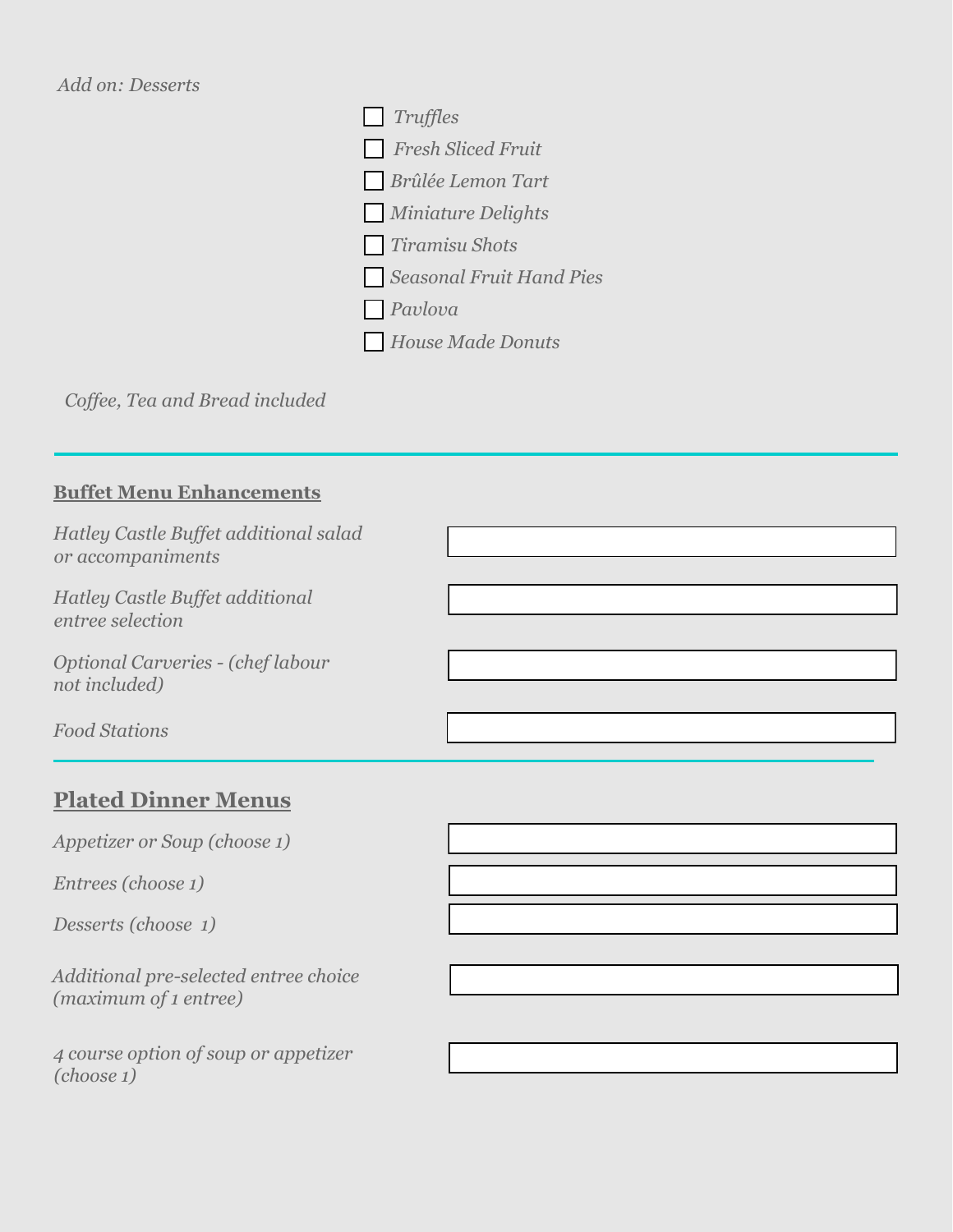*Coffee, Tea and Bread included*

| <b>Late Night Add-ons</b>                                                        |                                   | Quantity |
|----------------------------------------------------------------------------------|-----------------------------------|----------|
| Late night add-ons -<br>(minimum quantity applies<br>& chef labour not included) | The Grazing Board                 |          |
|                                                                                  | Soul Food Martinis *chef attended |          |
|                                                                                  | Yucatan Taco Bar *chef attended   |          |
|                                                                                  | Filling Choice #1                 |          |
|                                                                                  | Filling Choice #2                 |          |
|                                                                                  | <b>House Made Donuts</b>          |          |

| <b>Wedding Cake</b>                                                                                                  |  |  |  |
|----------------------------------------------------------------------------------------------------------------------|--|--|--|
| Please select option                                                                                                 |  |  |  |
| Please confirm service time                                                                                          |  |  |  |
| Please list any dietary allergies or<br>requirements along with guest names<br>(e.g., gluten free or vegan requests) |  |  |  |
|                                                                                                                      |  |  |  |
| Are there additional catering<br>requirements that are not reflected in<br>this document?                            |  |  |  |